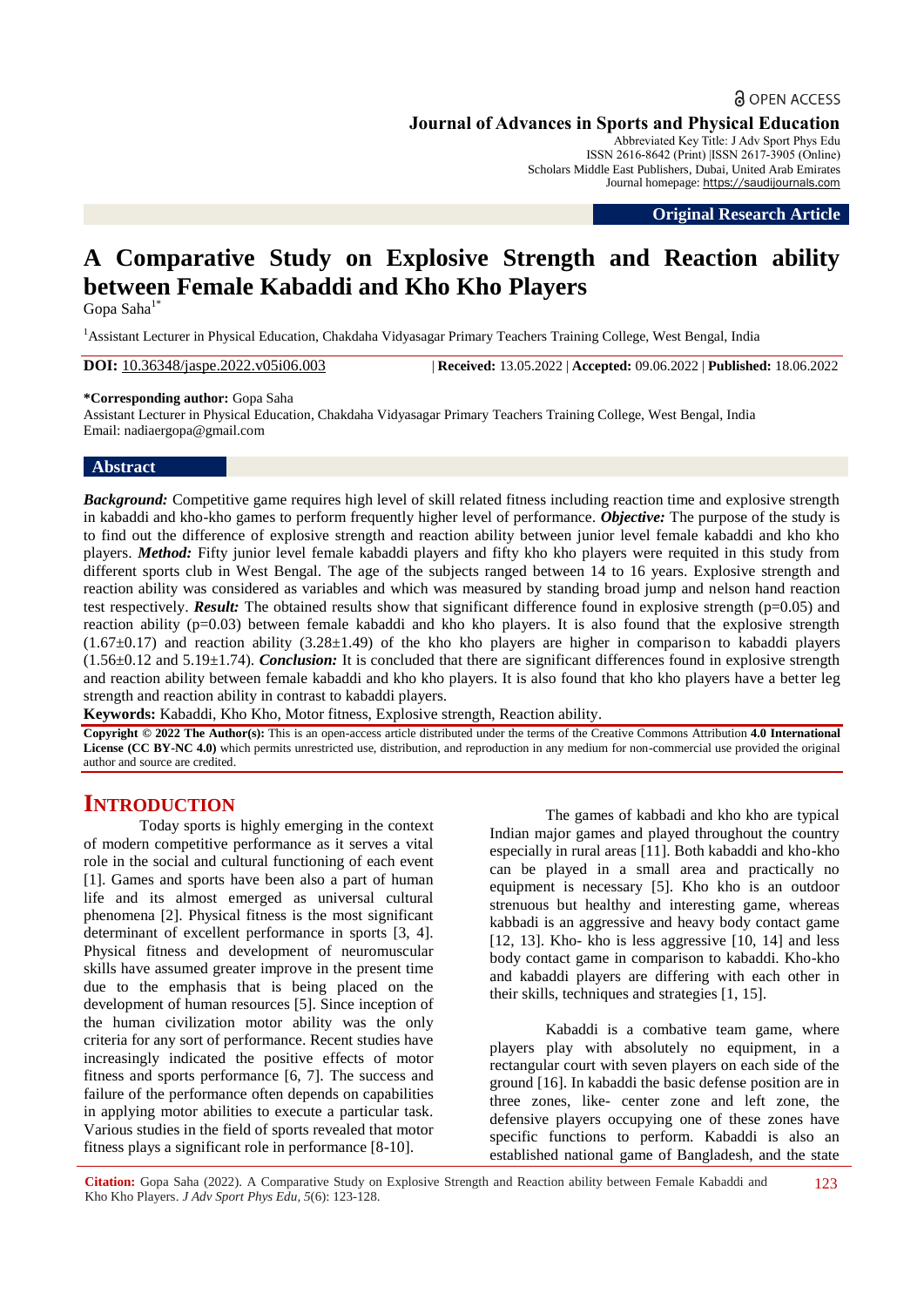game of Tamil Nadu, Karnataka, Punjab and Andhra Pradesh in India. Teams take turns sending a raider to the opposite team's half, where the goal is to tag or wrestle members of the opposite team before returning to the home half. The goal of the defenders is to stop the raider from returning to the home side before taking a breath [17]. Kabaddi is also a team game of speed, stamina, endurance, strength and skill. Although it is a team event where individual fitness plays a vital role in the success of the team [18, 19]. Kabaddi is a both attacking and defensive game. Especially the attack is an individual effort while defense is a combined effort [19]. The game of kabaddi requires a high level of motor fitness and neuromuscular coordination in order to perform very complex movement during the game [20].

According to the rules of kho-kho game, each of the participating teams consists of twelve players, though only nine players take the field for a contest. After the toss, one team sits in a row down the middle of the court, with alternate members facing opposite directions [17]. Modern kho kho demands that the players are not only masters about the movements and understand exactly when to use them but also they can perform quickly and as accurately as possible and when demanded [21, 22]. Agile and sprightly players who are capable of following each situation as it arises by skillful and quick movement have a great advantage to achieve higher performance [19, 23, 24].

Competitive game requires high level of skill related fitness and both reaction time and explosive strength [25] are two important skill related fitness components used in kabaddi and kho-kho game frequently to produce top level performances on the mat [26]. Under these circumstances the researcher was interested to compare the motor fitness between junior level female kabaddi and kho kho players.

#### **Objective**

The objective of the study is to determine the differences of explosive strength and reaction ability between junior level female kabaddi and kho kho players.

## **METHOD AND MATERIALS**

#### **Participants**

In this investigation total one hundred junior level players (n=100) were selected out of which fifty  $(n=50)$  active female kabaddi players and fifty  $(n=50)$ kho kho players were selected randomly from a large number of populations from Kho Kho Academy Ashoknagar, Naihati Naboady Sab Payechhir Asar, and Ichhapur Kho Kho Kabaddi Club under the state of West Bengal. The age of the subjects ranged between 14 to 16 years. The inclusion criteria for subject selection were the following: participant should be

female and needed to have a good fitness on the basis of routine fitness examination, all the participants were advanced/experienced and active players in respect of their match performance. The exclusion criteria consisted of individual"s report of using psychotropic drugs or having neurological disease, difficulty in focusing/concentrating, based on an interview, not to be involved in other ongoing research activity. Each participant was informed about the research procedures and signed the written consent form for participation in the study. Before randomization of the subjects the homogeneity test was acquired. Demographic data including age, standing height, body weight, resting heart rate, resting respiratory rate, resting blood pressure etc. were also taken from each participant. Details demographic status of the participant is given to Table-1.

#### **Variables Studied**

In this study explosive strength and reaction ability was considered as variables. Under this circumstances explosive strength was measured by standing broad jump whereas, Nelson Hand reaction test was the standard criteria for measuring reaction ability.

### **Data Collection Procedures**

Proper instructions regarding the objectives of the study were oriented to all the participants. All the data were collected in full resting condition. Before administering the test all the subjects properly oriented through demonstration by the investigator and they were motivated to give their best effort in performing all items prescribe for them. The researcher contacted and consulted with the respective head of the club during the data collection and their written consent was also taken for subject participation. The data was collected in two consecutive days for all the subjects.

#### **Statistical Analysis**

The obtained data was analyzed by descriptive statistics viz. mean, standard deviation, standard error of mean and further independent 't' test was also used for generalizing the statistical significant difference of explosive strength and reaction ability between junior level kabaddi and kho kho players. The level of significance was considered at 0.05.

### **RESULTS**

The obtained results show that significant difference found in explosive strength  $(p=0.05)$  and reaction ability  $(p=0.03)$  between junior level female kabaddi and kho kho players. It is also found that the explosive strength  $(1.67\pm0.17)$  and reaction ability (3.28±1.49) of the kho kho players are higher in comparison to kabaddi players (1.56±0.12 and 5.19±1.74). Details of the results are given to Table 1, 2  $& 3$  and Figure 1  $& 2$ .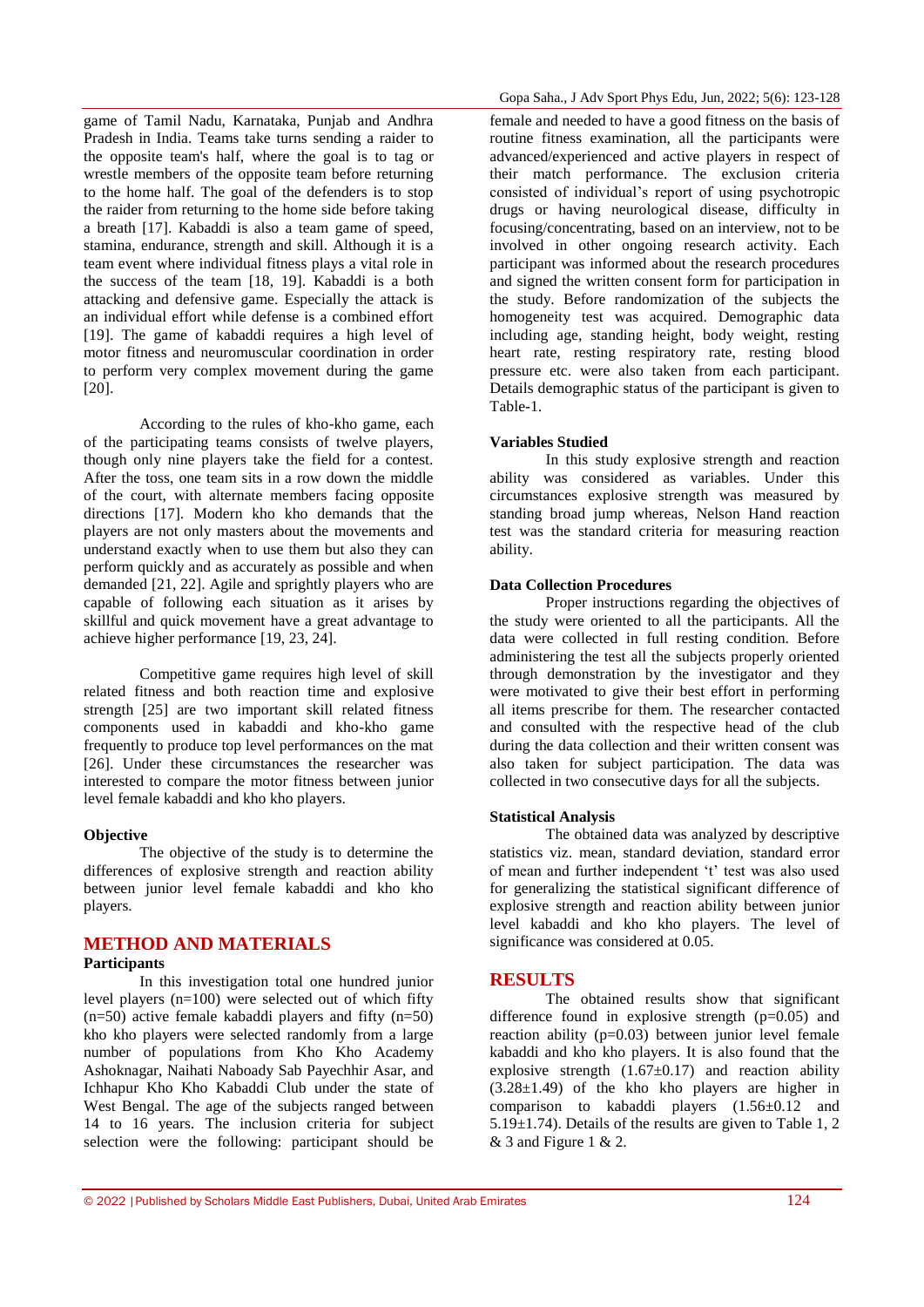| <b>Groups</b> | N  | Age         | Height       | -----<br>Weight | BMI                  | <b>RSBP</b>   | <b>RDPP</b>  | <b>RHR</b>   | <b>Experiences</b> |
|---------------|----|-------------|--------------|-----------------|----------------------|---------------|--------------|--------------|--------------------|
|               |    | (vears)     | (cm.)        | (Kg.)           | (kg/m <sup>2</sup> ) |               |              |              |                    |
|               |    | Mean $\pm$  | Mean $\pm$   | Mean $\pm$      | Mean $\pm$ S.D       | Mean $\pm$    | Mean $\pm$   | Mean $\pm$   | Mean $\pm$ S.D     |
|               |    | S.D         | S.D          | S.D             |                      | S.D           | S.D          | S.D          |                    |
| Kabaddi       | 50 | $15.6 \pm$  | $124.14 \pm$ | $38.07 +$       | $24.7 \pm 1.4$       | $122 \pm 1.2$ | $84 \pm 0.9$ | $69 + 0.9$   | $4.2 \pm 1.2$      |
|               |    | 1.98        | 5.28         | 4.15            |                      |               |              |              |                    |
| Kho           | 50 | $15.09 \pm$ | $129.46 +$   | $39.34 \pm$     | $23.3 \pm 1.35$      | $117 + 0.8$   | $79+0.7$     | $71 \pm 0.6$ | $4.25 + 1.1$       |
| Kho           |    | 1.82        | 5.78         | 5.42            |                      |               |              |              |                    |

#### **Table 1: Demographic status of the participants**

SD= Standard deviation; BMI=Body mass index; RSBP= Resting systolic blood pressure; RDBP=Resting diastolic blood pressure; RHR=Resting heart rate

## **Table-2: Comparison of explosive strength between junior level female kabaddi and kho kho players**

|                                          | <b>Groups</b> | N               | <b>Mean</b> | -SD             | <b>SEM</b> |    | $df$ t value p value |      |
|------------------------------------------|---------------|-----------------|-------------|-----------------|------------|----|----------------------|------|
| Explosive strength   Kabaddi             |               | 50 <sup>1</sup> | 1.56        | $\pm 0.12$ 0.03 |            | 98 |                      | 0.05 |
|                                          | Kho Kho       | 50              | 1.67        | $\pm 0.17$      | 0.05       |    |                      |      |
| the contract of the contract of the con- |               |                 |             |                 |            |    |                      |      |

\*Significant at 0.05 level of confidence;  $t_{0.05}$  (98) = 1.98 (p<0.05)

\* p-value <0.05 is considered to be significant



**Figure 1: Comparison of explosive strength between junior level female kabaddi and kho kho players**

| Table 3: Comparison of reaction ability between junior level female kabaddi and kho kho players |
|-------------------------------------------------------------------------------------------------|
|-------------------------------------------------------------------------------------------------|

|                                        | Groups $\vert N \vert$ Mean $\vert SD \vert$ |  |                              |  | SEM df tvalue p value |      |
|----------------------------------------|----------------------------------------------|--|------------------------------|--|-----------------------|------|
| Reaction ability   Kabaddi   50   5.19 |                                              |  | $\pm 1.74$   0.13   98   4.6 |  |                       | 0.03 |
|                                        | Kho Kho $\vert 50 \vert 3.28$                |  | $\pm 1.49$ 0.12              |  |                       |      |

\*Significant at 0.05 level of confidence;  $t_{0.05}$  (98) = 1.98 (p<0.05)

\* p-value <0.05 is considered to be significant

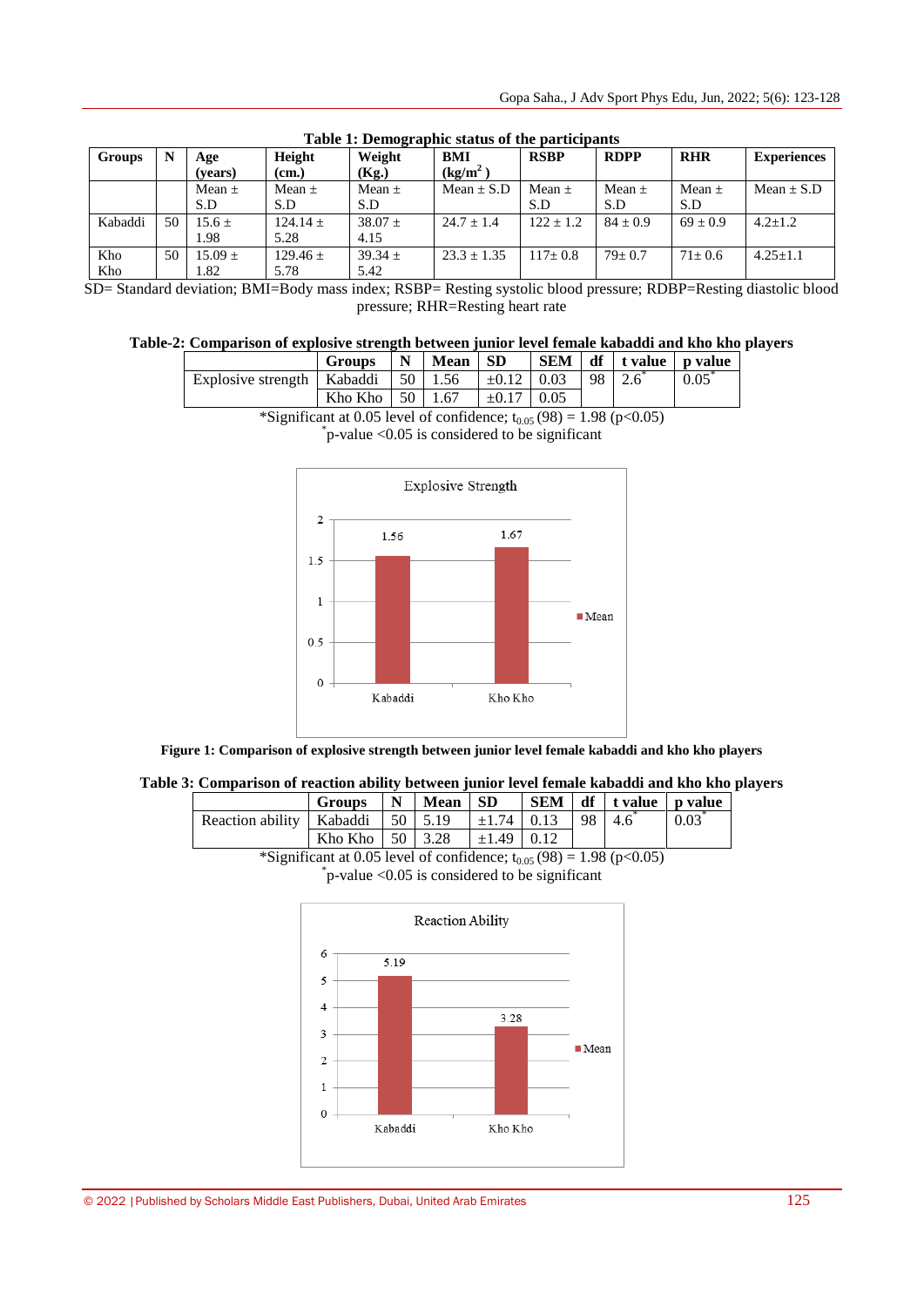# **Figure 2: Comparison of reaction ability between junior level female kabaddi and kho kho players**

**DISCUSSION**

Every competitive sport requires high level of skill related fitness to execute the particular task for high performance to the opponent during the field [26]. Scientist identified that Strength, and reaction time are the important abilities for any successful performance [27]. In the age of 14 to 16 years the neuro physiological factor develops and continues still puberty [28]. This age is gradually acquired higher physical fitness and their physical demands are more [29, 30]. In this stage motor action increases more which may be due to the effects of structural growth on the myelination of neurons [31, 32].

The result of the present study shows that kho kho players have a better leg strength in comparison to kabaddi players. The cause of this result may be that in the game of kho kho, explosive leg strength is needed to do lots of movements like- pole dive, ground dive, flying field drive, quick release the sitting block, and also running & chasing. Scientists found that movement pattern of kho kho game is more explosive strengthable and rapidable [10, 33]. Another researchers found that greater muscular strength is strongly associated with improved force-time characteristics that contribute to an athlete's overall performance [34–36]. During the movement of explosive strength muscle fibers are activated [37] in order to stimulate hypertrophy which helps to activate high threshold motor unit [38] and by the size principles, typically stimulates all the available motor units to meet the demands of the physical activities. Thus kho-kho players frequently used these ability for showing better performance [26] and this might be the main cause of this findings.

Other side kabaddi is also a strength game where every player requires more strength endurance, arm strength, grip strength and cardiovascular strength to struggle with the opponent. Many kabaddi players have produced moments of magic in the kabaddi field due to their motor fitness. During this game player performs more isometrically in muscular contraction where length of the muscle does not change but muscle tension remains more [39]. Muscular strength is determined by how much force you can exert or how much weight you can lift. Muscular endurance refers to the ability of a muscle to sustain repeated contractions against resistance for an extended period of time [35]. Kabaddi as a sport has always demanded utmost discipline, hard work and perseverance from the athletes who aspire to reach the peak. Since kabaddi is an extremely physical sport, strengthening the core becomes crucial, especially when a raider clashes with a defender. Sudden changes in trajectory can be effectively executed only with a rock-solid core.

The result is also found that kho kho players have better reaction ability in comparison to kabaddi players. In the game kho kho is very agile and faster

while much more specific anticipatory reaction time is required rather than kabaddi performance. Because an attacking team member while sitting on a square, a chaser is required to be in reading position through he was touched by his team mate excepting him to utter the word "kho" only after which he will start the purist. A slight movement of the doing before the utterance of the word "kho" by the attacker will turn out to be counterproductive and such kho kho players who lack the touch and auditing reaction will grave to be liabilities. Similarly, the chaser on hearing the word 'kho' uttered by the attacker is required to make critical analysis of the situation related to his position to that of the defender. On account of pregeminal reposition of such movements during training and competitions the kho kho players who discharge the duties as predominantly chasers, develop better reaction time and concentration [40]. Scientists also noticed that reaction ability is positively associated with higher level of performance in kho kho [41, 42]. Reaction time is depending upon the characteristics of the stimuli as well as various conditions of the nerve impulse limits, reaction time speed of movements and quick reaction are prized qualities in kho kho.

# **CONCLUSION**

It is concluded that there is significant differences found in explosive strength and reaction ability between junior level female kabaddi and kho kho players. It is also found that kho kho players have a better leg strength and reaction ability in contrast to kabaddi players.

# **ACKNOWLEDGEMENTS**

The researcher is thankful to all sports clubs and sports academies for providing participants for this study.

## **REFERENCES**

- 1. Jamshad, M., & Sameer, M. (2017). Comparative Study of Selected Psychological Skill Variables between National Level Kho-Kho and Kabaddi Players. *International Journal of Current Advanced Research*, 6(7), 4623–4626.
- 2. Rathore, V. S., & Singh, A. B. (2014). Analysis of Physical and Physiological Parameters of Kabaddi and Kho-Kho Inter-Varsity Players. *American Journal of Sports Science and Medicine*, *2*(5A), 13- 16.
- 3. Bhat, R. A., Malla, A. H., & Pathak, M. K. (2019). Comparative Study of Physical Fitness between Kabaddi and Kho-Kho Players of District Ganderbal. *International Journal of Physical Education, Sports and Health*, 6(5), 90–92.
- 4. Islam, M. S. (2018). Relationship of Abdominal Muscle Endurance with Selected Anthropometric Measurements in Soccer Players. *Int J Physiol Nutr Phys Educ*, 3(2), 1088–1090.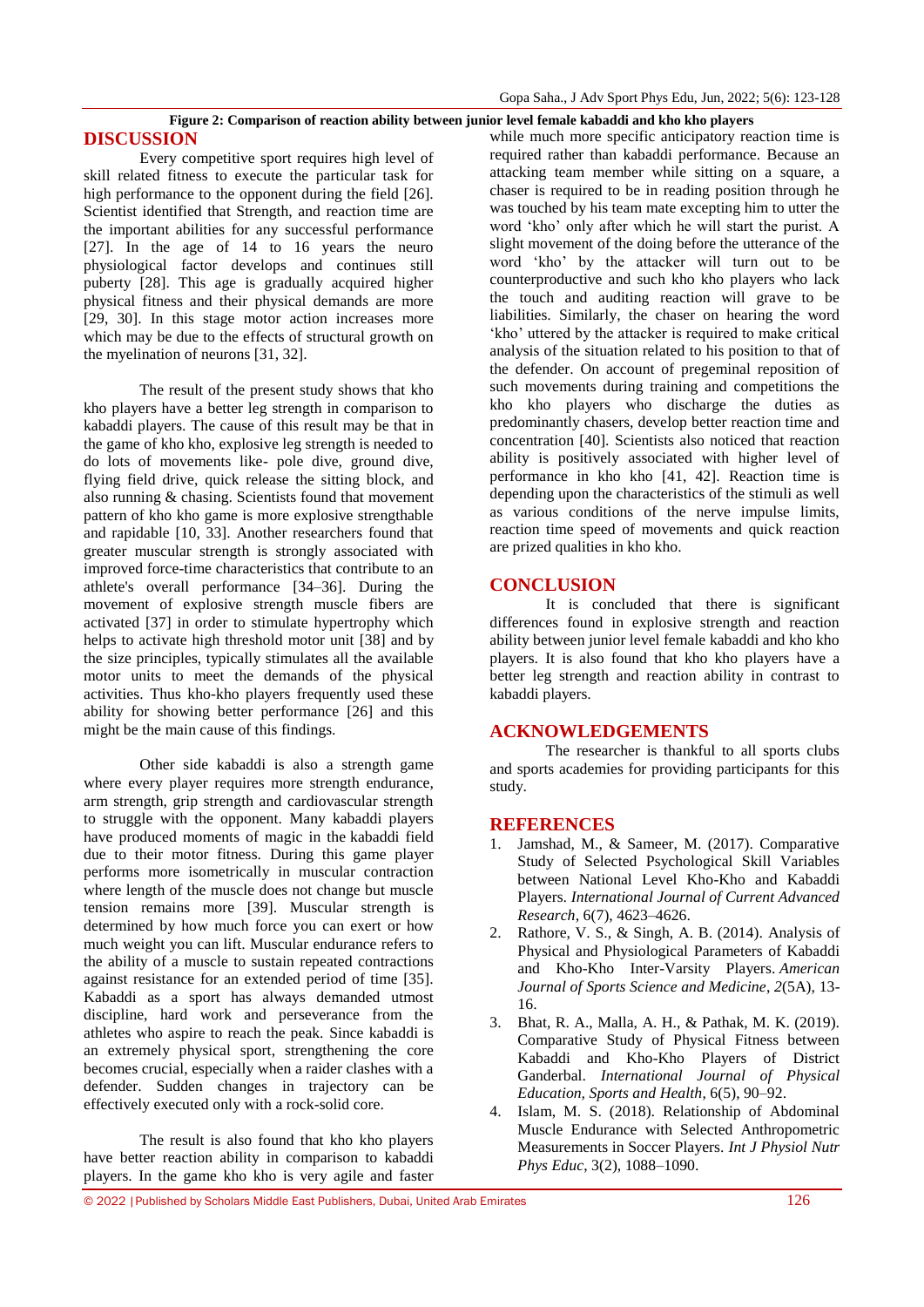- 5. Malik, A. K., Devi, P., & Rani, M. (2017). Comparison of physical fitness components of kabaddi and kho-kho girls players. *International Journal of Applied Research*, *3*(1), 239-242.
- 6. Bhavya, B., & Hanumanthayya, P. (2021). Comparative Study on Selected Physical Fitness and Physiological Variables between Kabaddi and Kho-kho Players. *International Journal of Research and Analytical Reviews*, 8(2), 40–44.
- 7. Kumar, S., Singh, D., & Dolly, D. (2019). Analysis of Relationship between Motor Fitness and Sports Performance among High Performer Cricketers. *International Journal of Physiology, Nutrition and Physical Education*, 4(1), 1043–1045.
- 8. Dhamane, I., & Borane, V. (2018). Comparative Study of Physical Fitness Variables of Kabaddi and Kho-Kho Girls Players of Nandurbar District, Maharashtra. *International Journal of Recent Scientific Research*, 9(10), 29329–29330.
- 9. Pandey, A. K., Sardar, S., & Yadav, M. (2016). A comparative study of flexibility between kabaddi and kho-kho male players. *International Journal of Physical Education, Sports and Health*, *3*(3), 373- 374.
- 10. Roy, T., De, A., Nandi S.C. (2016). A Study on Mental Toughness in Relation to Agility and Reaction Ability among Female Kho Kho Players. International Journal of Home Science, 2(3):406– 409.
- 11. Pal, N. (2019). A Comparative Study of Conditioning for Kabaddi Players at Different Levels. *Journal of Advances and Scholarly Researches in Allied Education*, 6(4), 1358–1363.
- 12. Muniraju, S., & Santhosha, C. (2019). A comparative study on selected anthropometric variables among college level male kabaddi and kho-kho players. *International Journal of Physiology, Nutrition and Physical Education*, 4(1S), 38–41.
- 13. Rawte, B. R., & Rai, K. G. (2021). A Comparative Study on Aggression between Kabaddi and Kho-Kho Players at University Level of GGU. *International Journal of Creative Research Thoughts*, 9(9), b768–b770.
- 14. Tiwari, R., & Venugopal, R. (2015). Reaction ability test for female Kho-Kho players. *International Journal of Physical Education, Sports and Health*, 2(1), 177–179.
- 15. Jesuudoss, S. (2019). Analysis of Physical Fitness Variables of Kho-Kho and Kabaddi Players. *International Journal of Physiology, Nutrition and Physical Education*, 4(1), 1250–1251.
- 16. Roy, T., Roy, D., & De, A. (2017). Modern Technology and Health Risk Factors: A Pedagogical Emergent for Social Wellbeing. *International Journal of Current Trends in Science and Technology*, 7(11), 20192–20196.
- 17. Mahesh, D. (2015). A Comparative Study of Physical Fitness among Kho-Kho and Kabaddi

Male Players. *International Journal of Advanced Research*, 3(7), 1594–1597.

- 18. De, A. (2015). A Study on Sports Aggression in Relation to Speed and Explosive Strength among Sprinters. *Research Bi-Annual for Movement*, 32(1), 8-19.
- 19. Kumar, S., & Sudhakara, G. (2018). Selected Physical Fitness Components and Kabaddi Performance. *International Journal of Academic Research and Development*, 3(2), 908–910.
- 20. Shobha, S. (2019). Selected Physical Fitness Components of Kabaddi and Kho-Kho Intercollegiate Male Players of Bangalore University: A Comparative Study. *International Journal of Multidisciplinary Research and Development*, 6(8), 23–24.
- 21. Ogabor, J. O., Sanusi, M., & Saulawa, A. I. (2015). Comparative Analysis of Selected Motor Fitness Profile of Football Referees in Cross River and AKWA IBOM States, Nigeria. *Journal of education and practice*, *6*(20), 24-30.
- 22. Roy, D., & De, A. (2018). Effect of Aging on Psycho-Motor Components in Relation to Perceived Stress among Healthy Citizens. International Journal of Movement Education and Social Science, 7(1):1–6.
- 23. Islam, M. S. (2021). Movement Off the Ball: A Magic of Football Success. *International Journal of Sport, Exercise and Health Research*, 5(2), 38- 39.
- 24. Singh, P. (2017). Comparative Enquiry of Selected Motor Abilities: Reaction Ability and Agility between Kho-Kho and Kabaddi Inter-University Level Male Players. *International Journal of Physiology, Nutrition and Physical Education*, 2(2), 850–852.
- 25. De, A., Jana, A., & Bag, S. (2016). A Study on Coordinative Ability and Kinesthetics Perception in Relation to Emotional and Behavioural Problems among Santal Students. *International Journal of Humanities and Social Science Research*, 2(11), 65–69.
- 26. Anand, A., & Kumar, S. (2017). Explosive Strength and Agility of District Level Men Kho-Kho and Kabaddi Players: A Comparative Study. *International Journal of Recent Research and Applied Studies*, 4(5), 48–48.
- 27. Islam, M. S., & Kundu, B. (2020). Association of dribbling with linear and non-linear sprints in young soccer players of bangladesh. *International Journal of Medicine and Public Health*, *10*(3), 100–103.
- 28. Rai, M., & Yoga, P. (2020). Effect of Saq Training on Speed among Kho-Kho Players. *Aegaeum Journal*, 8(7), 423–428.
- 29. De, A., & Bag, S. (2015). A Study on Selected Anthropometric and Physical Fitness Variables between Fast Bowlers and Javelin Throwers. *Active Lifestyle-A Complete Journal of Health, Physical*

<sup>© 2022</sup> |Published by Scholars Middle East Publishers, Dubai, United Arab Emirates 127